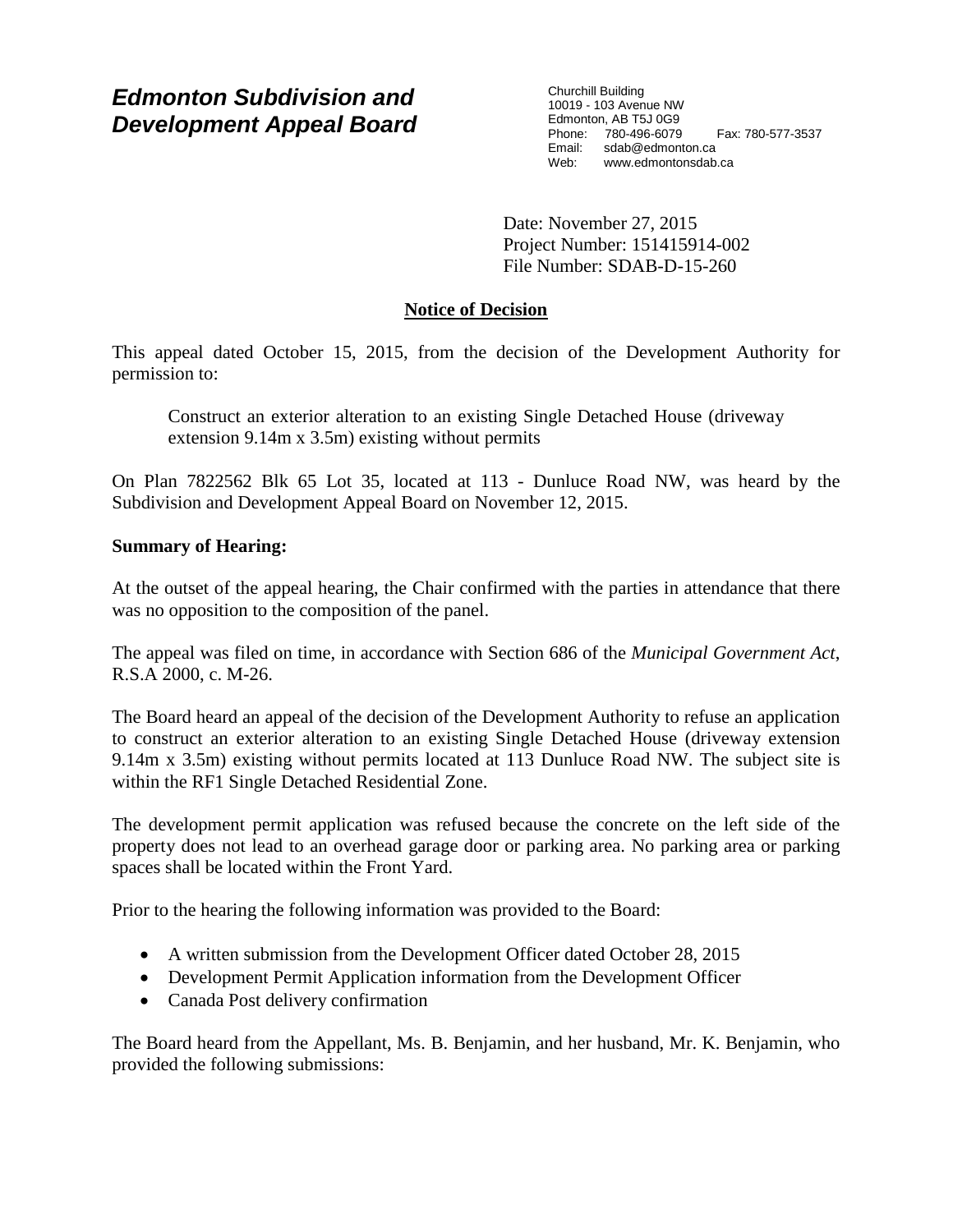- 1. They purchased the home three years ago because they were looking for a place for RV parking and this property was advertised as such.
- 2. They parked their RV at the side of the home for a couple of years before they began receiving notices from the City of Edmonton, which indicated they could not park in the front yard.
- 3. They were told they did not have to remove the concrete pad, but were advised they could not park on it.
- 4. They have done work on the front yard of the home and have removed trees to repair the sewer line.
- 5. They submitted they were being considerate of their neighbors by parking on the concrete pad, rather than on the road. Parking on the road would require the RV to be hitched to the truck, which would require significant space on the street.
- 6. They have a rear detached garage. Their vehicles include a truck, a car and a jeep. The truck does not fit into the garage or on the parking pad unless it is parked diagonally. Mr. and Mrs. Benjamin use the front parking pad for the truck, especially in the winter.
- 7. The parking pad enables Mr. and Mrs. Benjamin to manage their vehicles more conveniently.
- 8. They submitted Exhibit "A", which shows the real estate advertisement for the property, as well as photographs of their vehicles and use of the parking pad, driveway and road.

Mr. and Ms. Benjamin provided the following responses to questions:

- 1. They are aware there have been complaints to the City of Edmonton, but the only complaint brought to them directly was from a neighbour who complained about the unsightliness of the front yard soon after they moved in.
- 2. They park their RV and boat in a compound during the winter months. They only have the RV on the pad for a few days or a week at a time during the summer months.
- 3. They spoke with the neighbours directly beside them and directly across the street from them, who indicated they had no problem with the parking pad.

The Board heard from Mr. S. Cooke, representing the City of Edmonton Sustainable Development Department, who provided the following submissions:

- 1. This matter came to his attention through a development compliance violation in March, 2014.
- 2. The *Edmonton Zoning Bylaw* does not allow parking in a Front Yard.
- 3. The proposed development does not meet the definition of a Driveway because it does not lead to a Parking Area or a Garage.
- 4. If the parking pad were off the lane rather than off the front street, approval from Transportation Services would be required prior to determining compliance.
- 5. Seasonal parking is not allowed in a Front Yard.
- 6. Hardship could be considered because of the shape of the lot.
- 7. The lot meets the minimum parking requirements; a detached rear garage provides two parking spaces and an additional parking space is available on the driveway.

Ms. Benjamin made the following submission in rebuttal: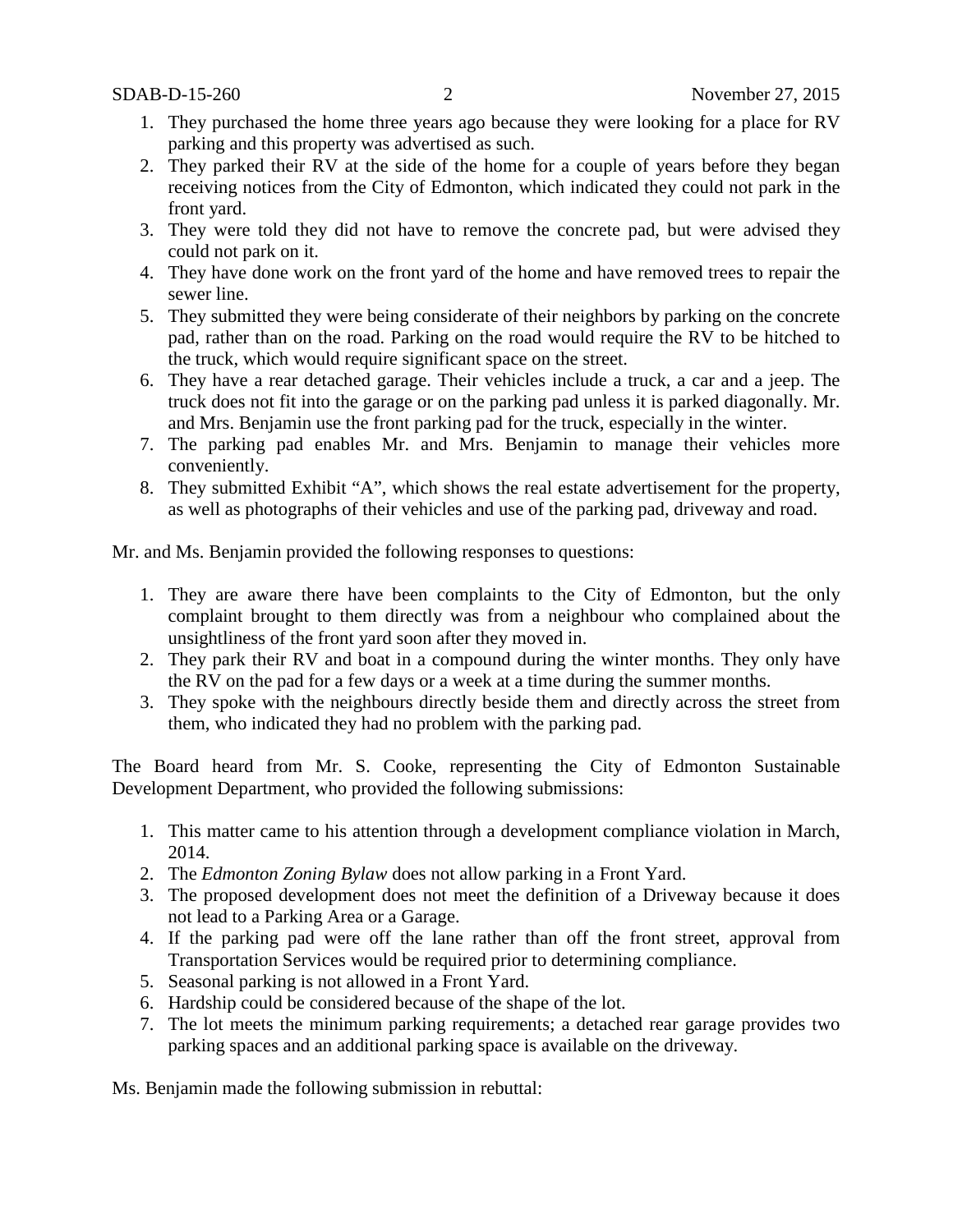1. A neighbour advised them that a previous owner had a RV parked on the pad all year round.

#### **Decision:**

The appeal is DENIED and the decision of the Development Authority is CONFIRMED. The development is REFUSED.

## **Reasons for Decision:**

The Board finds the following:

- 1. This application is for a parking pad which would be accessory to Single Detached Housing, a Permitted Use in the RF1 Single Detached Residential Zone. However, the parking pad, as proposed, violates several development regulations in the *Edmonton Zoning Bylaw*.
	- a. The proposed cement area is not a Driveway. Driveways are defined in Section 6.1(26) as "an area that provides access for vehicles from a public or private roadway to a Garage or Parking Area." Based on the photographs provided, the concrete area in the Front Yard of the subject site is, in fact, the Parking Area and does not lead to an acceptable Parking Area or Garage.
	- b. The *Edmonton Zoning Bylaw* is clear in forbidding parking in Front Yards except on a Driveway, as defined. Section 44(6) of the *Edmonton Zoning Bylaw* stipulates that Parking Areas are limited as follows:
		- i. "… when comprised of parking spaces required under this Bylaw, provided that no Parking Area in any Zone shall be located within the Front Yard. This shall not prohibit the use of a Front Yard for Driveways;"
	- c. This is further bolstered by Section 54.2(e)(i), which provides that "parking spaces shall not be located within a Front Yard".
- 2. The proposed development cannot be described as landscaping as Section 6.1(55)(b) describes hard-surfaced Landscaping as "decorative hardsurfacing elements such as bricks, pavers, shale, crushed rock or other suitable materials, excluding monolithic concrete and asphalt, in the form of patios, walkways and paths".
- 3. The proposed parking pad is not a patio but is a parking pad, and in any event, is composed of a single slab of monolithic concrete. As such, it is an inappropriate form of Landscaping for the Front Yard of a development in the RF1 Single Detached Residential Zone.
- 4. The Board notes that the Appellant has received verbal support of two neighbours, but has no information with respect to anyone else within the 60 metre notification zone. The Board is cognizant of the fact that this development came to the attention of the Development Authority through a complaint.
- 5. To allow monolithic concrete hardsurfacing of Front Yards, and then to allow parking on that hardsurfacing, reduces the desirability and the amenities of the neighbourhood. Accordingly, the Board finds that to grant any variance to allow this development, would,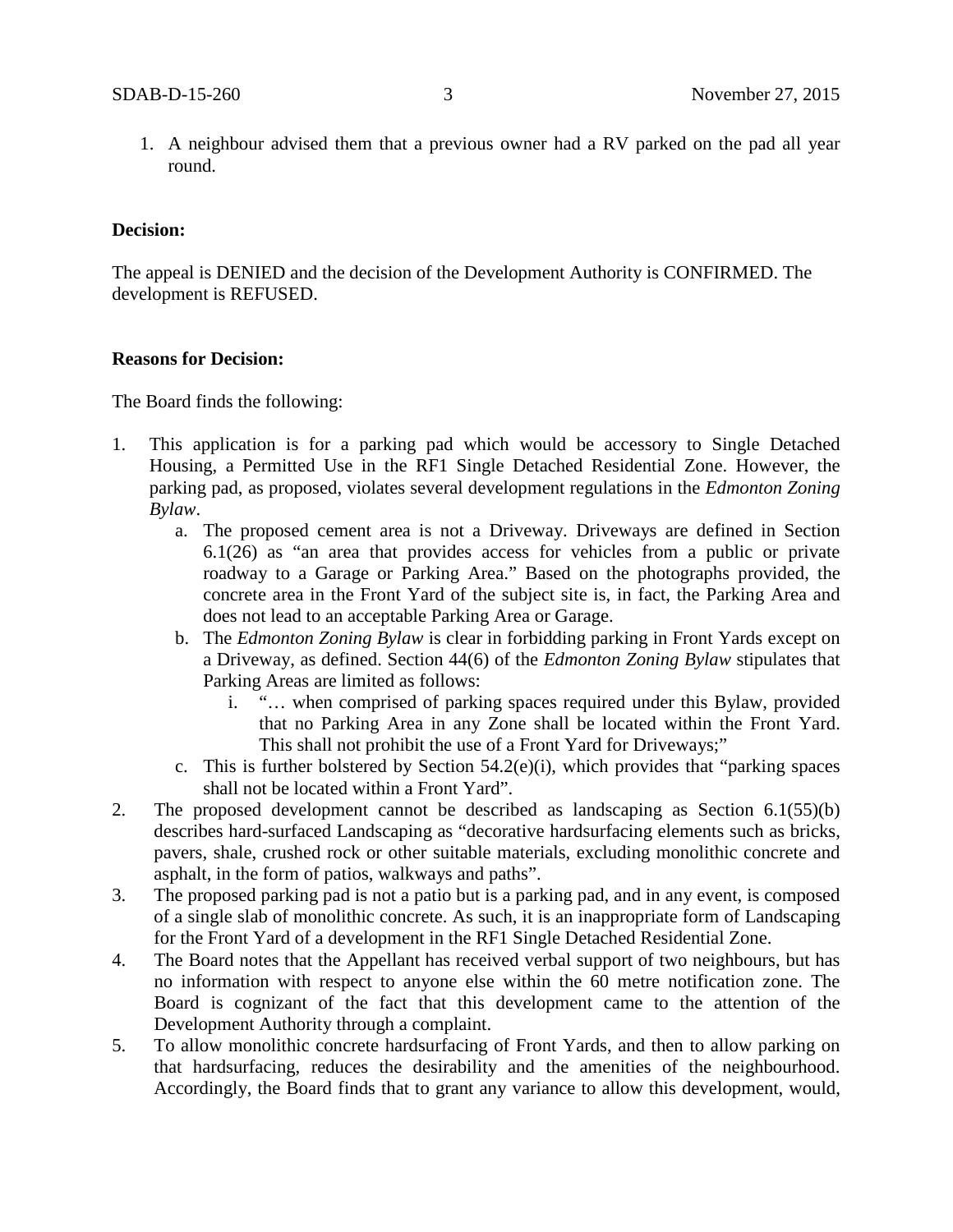in fact, materially interfere with the amenities of the neighbourhood and would materially interfere with or affect the use, enjoyment or value of neighbouring parcels of land. The Appeal is denied.

#### **Important Information for the Applicant/Appellant**

- 1. This decision may be appealed to the Alberta Court of Appeal on a question of law or jurisdiction under Section 688 of the *Municipal Government Act*, RSA 2000, c M-26. If the Subdivision and Development Appeal Board is served with notice of an application for leave to appeal its decision, such notice shall operate to suspend the Development Permit.
- 2. When a decision on a Development Permit application has been rendered by the Subdivision and Development Appeal Board, the enforcement of that decision is carried out by the Sustainable Development Department, located on the 5th Floor, 10250 – 101 Street, Edmonton.

*NOTE: The City of Edmonton does not conduct independent environmental checks of land within the City. If you are concerned about the stability of this property for any purpose, you should conduct your own tests and reviews. The City of Edmonton, when issuing a development permit, makes no representations and offers no warranties as to the suitability of the property for any purpose or as to the presence or absence of any environmental contaminants on the property.*

> Ian Wachowicz, Chair Subdivision and Development Appeal Board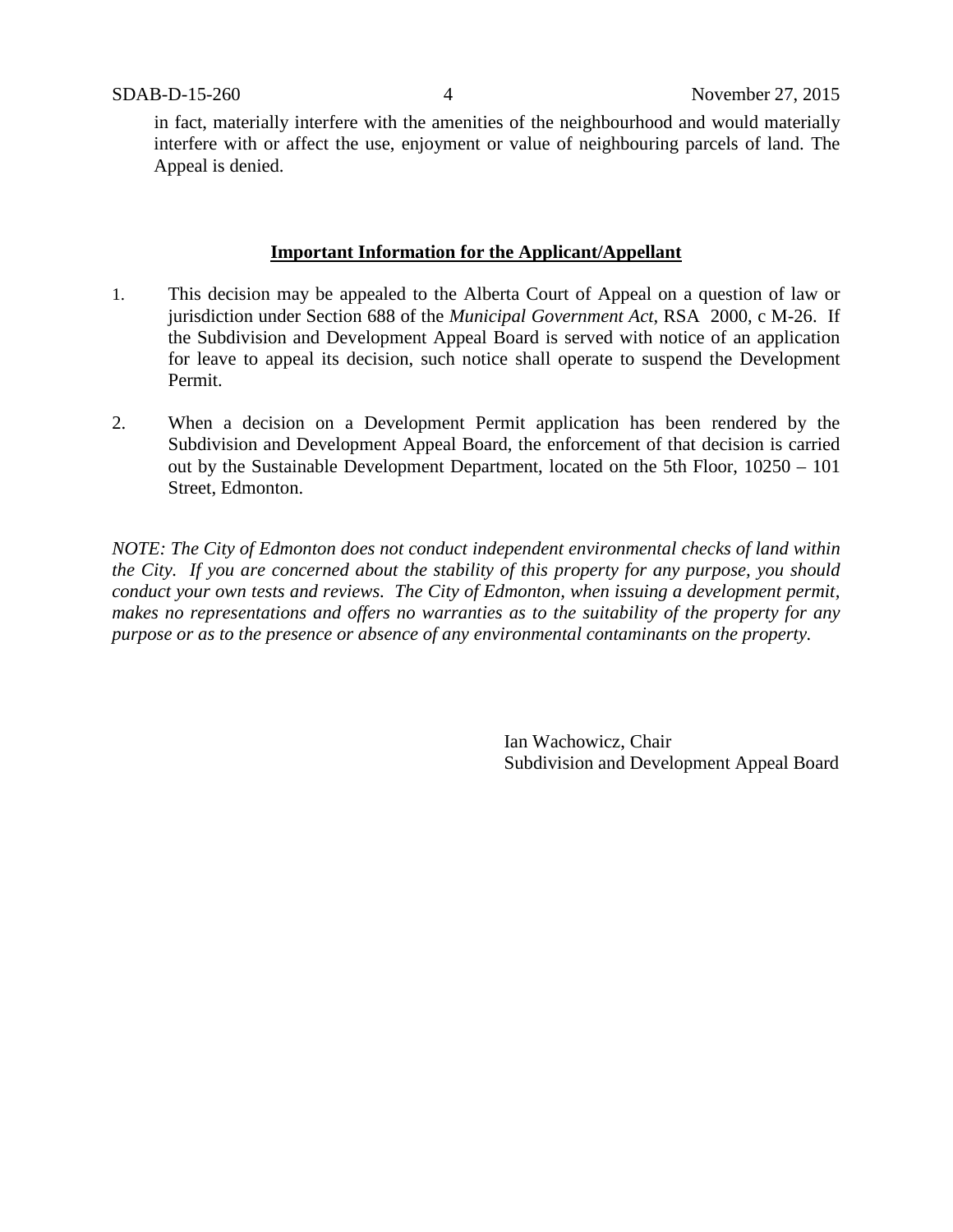Churchill Building 10019 - 103 Avenue NW Edmonton, AB T5J 0G9 Phone: 780-496-6079 Fax: 780-577-3537 Email: sdab@edmonton.ca Web: www.edmontonsdab.ca

Date: November 27, 2015 Project Number: 175784462-002 File Number: SDAB-D-15-261

# **Notice of Decision**

This appeal dated October 8, 2015, from the decision of the Development Authority for permission to:

Construct exterior alterations (front yard concrete extension, 1.20m x 5.30m) to a Single Detached House, existing without permits.

On Plan 9323139 Blk 12 Lot 52, located at 3924 - 30 Street NW, was heard by the Subdivision and Development Appeal Board on November 12, 2015.

# *October 14, 2015 Hearing*

## **Motion:**

That SDAB-D-15-261 be TABLED TO November 12, 2015, at the verbal request of the Appellant".

# *November 12, 2015 Hearing*

## **Motion:**

That SDAB-D-15-261 be RAISED from the Table.

## **Summary of Hearing:**

At the outset of the appeal hearing, the Chair confirmed with the parties in attendance that there was no opposition to the composition of the panel.

The appeal was filed on time, in accordance with Section 686 of the *Municipal Government Act*, RSA 2000, c M-26.

The Board heard an appeal of the decision of the Development Authority to refuse an application to construct exterior alterations (front yard concrete extension, 1.20m x 5.30m) to a Single Detached House, existing without permits located at 3924 – 30 Street NW. The subject site is zoned RF1 Single Detached Residential Zone and is within the Larkspur Neighbourhood Structure plan and The Meadows Area Structure Plan.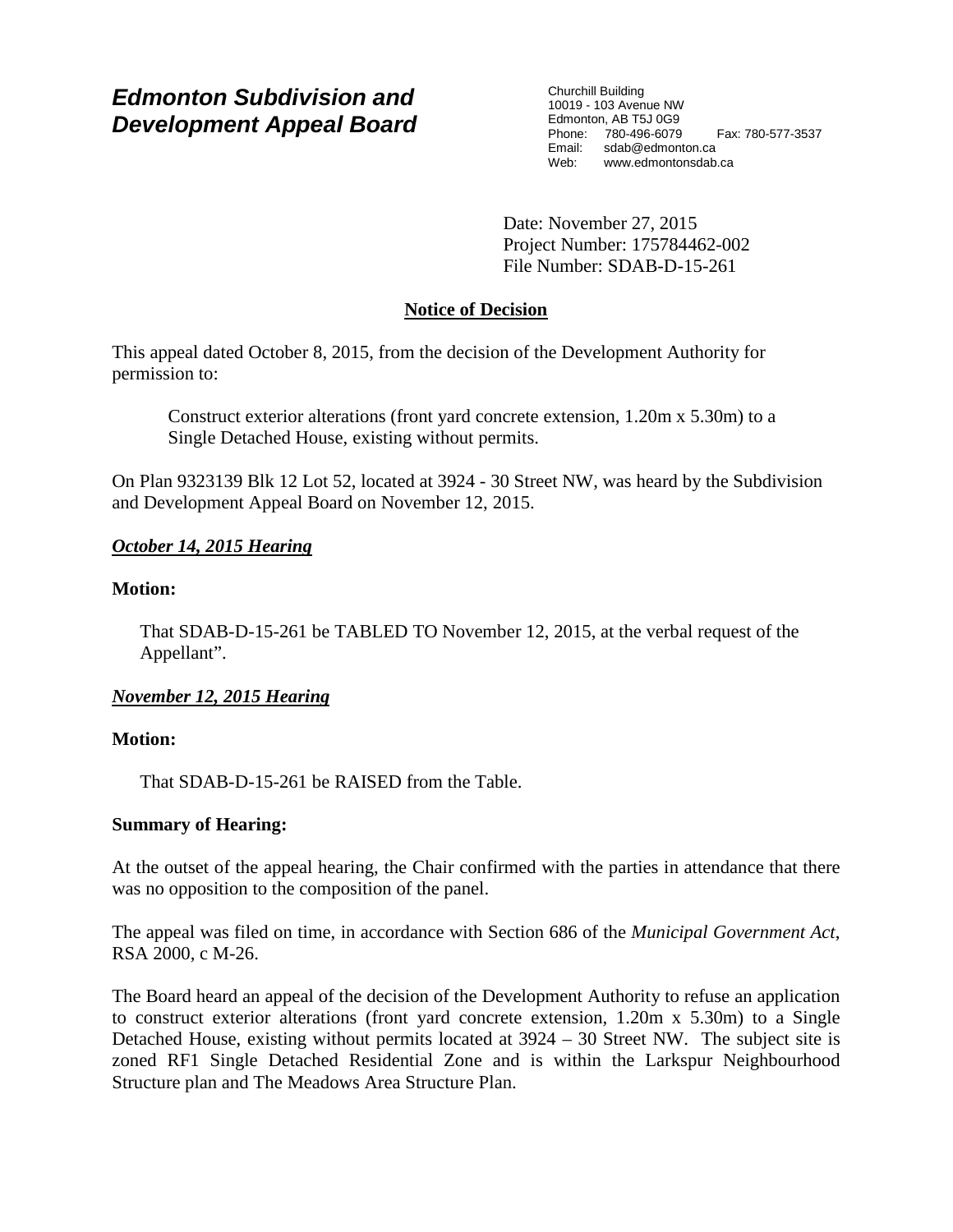The development permit application was refused because of an excess in the maximum allowable width of a Driveway, parking spaces are not allowed within a Front Yard, Front Yards shall be landscaped according to the requirements of Section 55 of the *Edmonton Zoning Bylaw*, which states that monolithic concrete is not a form of landscaping. It was also refused because the existing concrete extension does not lead to a Garage.

Prior to the hearing the following information was provided to the Board:

- A written submission from the Appellant submitted with the original appeal
- Development Permit Application Information received from the Development Officer
- A written submission from the Development Officer dated November 10, 2015
- Canada Post delivery confirmation
- Affected Property Owner's Report one on-line response in opposition

The Board heard from the Appellant, Mr. J. Dhaliwal, who provided the following submissions:

- 1. The proposed extension was created to provide access to the front entry door of the home. The driveway is small and when two vehicles are parked on it there is minimal space to walk.
- 2. The subject property is facing a bus route.
- 3. The slope at the corner of the Garage causes a safety concern when accessing the home when there is freezing rain or snow.
- 4. Most of the Appellant's neighbours have made similar extensions. The Appellant provided Exhibit "A", a package of eleven photographs showing extensions to properties.
- 5. The Appellant provided Exhibit "B", a written submission of reasons for his appeal, in particular, about safe access to the home.
- 6. The Appellant's Driveway is the shortest in the neighbourhood.

Mr. Dhaliwal provided the following responses to questions:

- 1. He confirmed that they do not intend to park on the extension.
- 2. The extension allows pedestrians to access the front of the house without walking on, and ruining, the grass. The Appellant re-emphasized the potential for accidents on snowy or icy days.
- 3. The Appellant raised a concern about fairness, given that most of his neighbours have similar extensions; he argued that he could abide with not having the extension if all of his neighbours were required to follow same rules.
- 4. The Appellant provided Exhibit "C", a list of neighbours supporting the proposed development. The Appellant discussed the development with his neighbours and showed them the drawing of the development, which is on the backside of Exhibit "C". The Appellant made two attempts, via e-mail, to discuss the appeal with the Community League, but received no response.
- 5. The extension was installed approximately three months ago.

The Board heard from Mr. J. Xie, representing the City of Edmonton Sustainable Development Department, who provided the following responses to questions: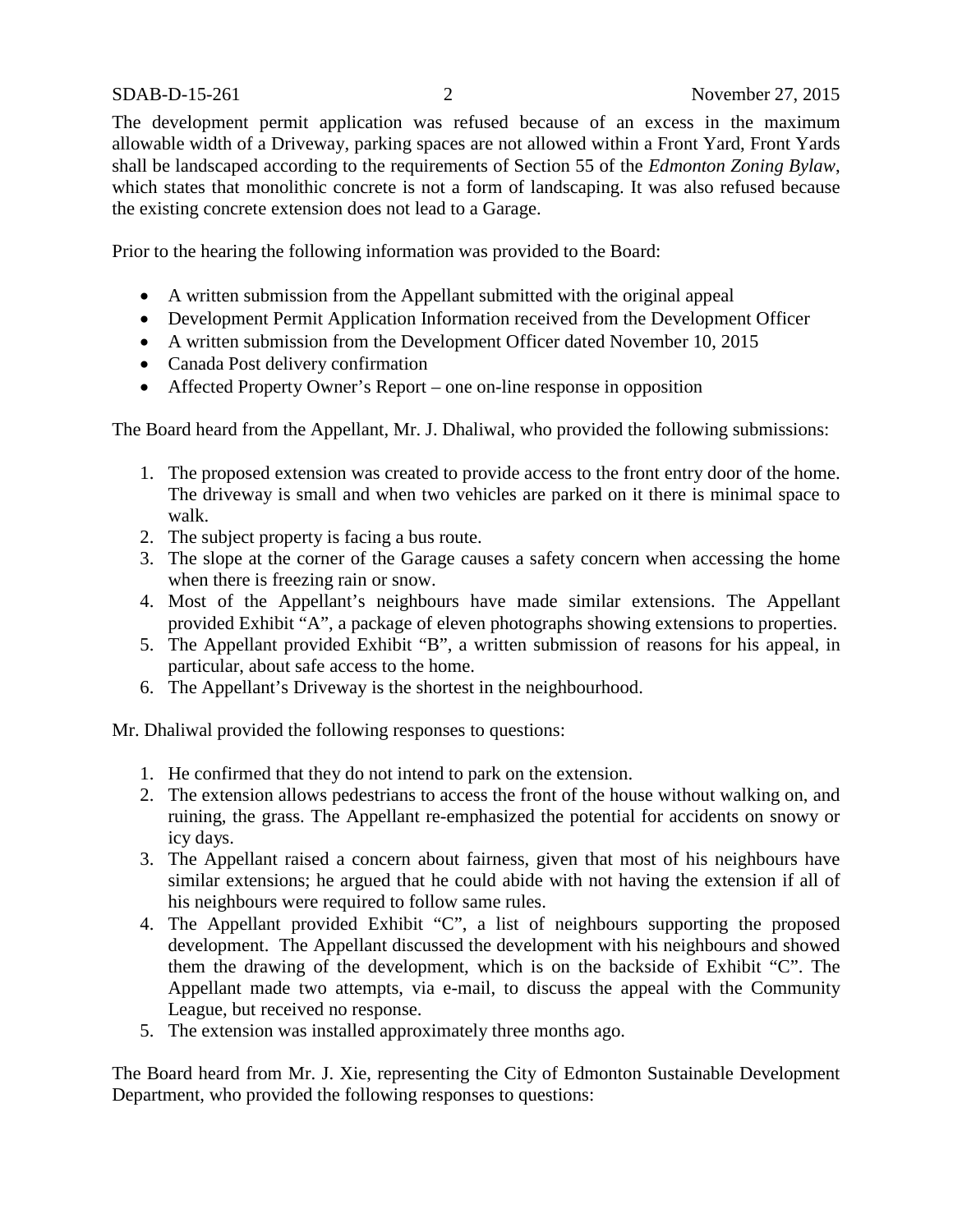- 1. He considered Section 54.1(4) of the *Edmonton Zoning Bylaw*, which references an area used as a walkway. His view was that the rest of the houses on the block have a different walkway configuration than the subject property; those properties effectively have a "bump-out" of concrete from the garage door to the front door.
- 2. He agreed there were a couple of examples of properties similar to the subject property.
- 3. He did not believe the Appellant's property was such that there was an existence of hardship.
- 4. The extension appears broader than a walkway and there is potential for parking a third vehicle on the driveway, given the amount of width added to the Driveway.
- 5. He confirmed the standard width of a Driveway parking stall is 2.6 metres.
- 6. The development on this property is not excessive compared to examples provided by the Appellant in Exhibit "A".
- 7. The *Edmonton Zoning Bylaw* does not provide a required width for a walkway.

The Appellant made the following submissions in rebuttal:

- 1. He emphasized that the extension causes no harm to the neighbours and that all of his neighbours consent to the extension.
- 2. He reiterated that the extension was created only to provide pedestrian access to the house.

#### **Decision:**

The appeal is ALLOWED and the decision of the Development Authority is REVOKED. The development is GRANTED as applied for to the Development Authority.

### **Reasons for Decision:**

The Board finds the following:

- 1. The development of walkways or driveways is accessory to Single Detached Housing, which is a Permitted Use in the RF1 Single Detached Residential Zone.
- 2. The Board examined the photographs of the subject site and listened to the evidence of the Appellant, Mr. Dhaliwal. The Board accepts Mr. Dhaliwal's evidence that the newly poured concrete immediately to the South of the existing Driveway is not, in fact, an extension of the Driveway, but is a walkway. It has not been used for parking vehicles, but exclusively for both pedestrians accessing the subject site from the municipal sidewalk, and by people exiting vehicles parked on the existing Driveway.
- 3. The Board notes that the additional concrete passageway leads directly to the front door of the house on the subject site. The Board also finds that the width of the new concrete section is the same as the width of the current pedestrian access to the front door.
- 4. Driveway width is determined by Section 54.1(4) of the *Edmonton Zoning Bylaw* which provides as follows: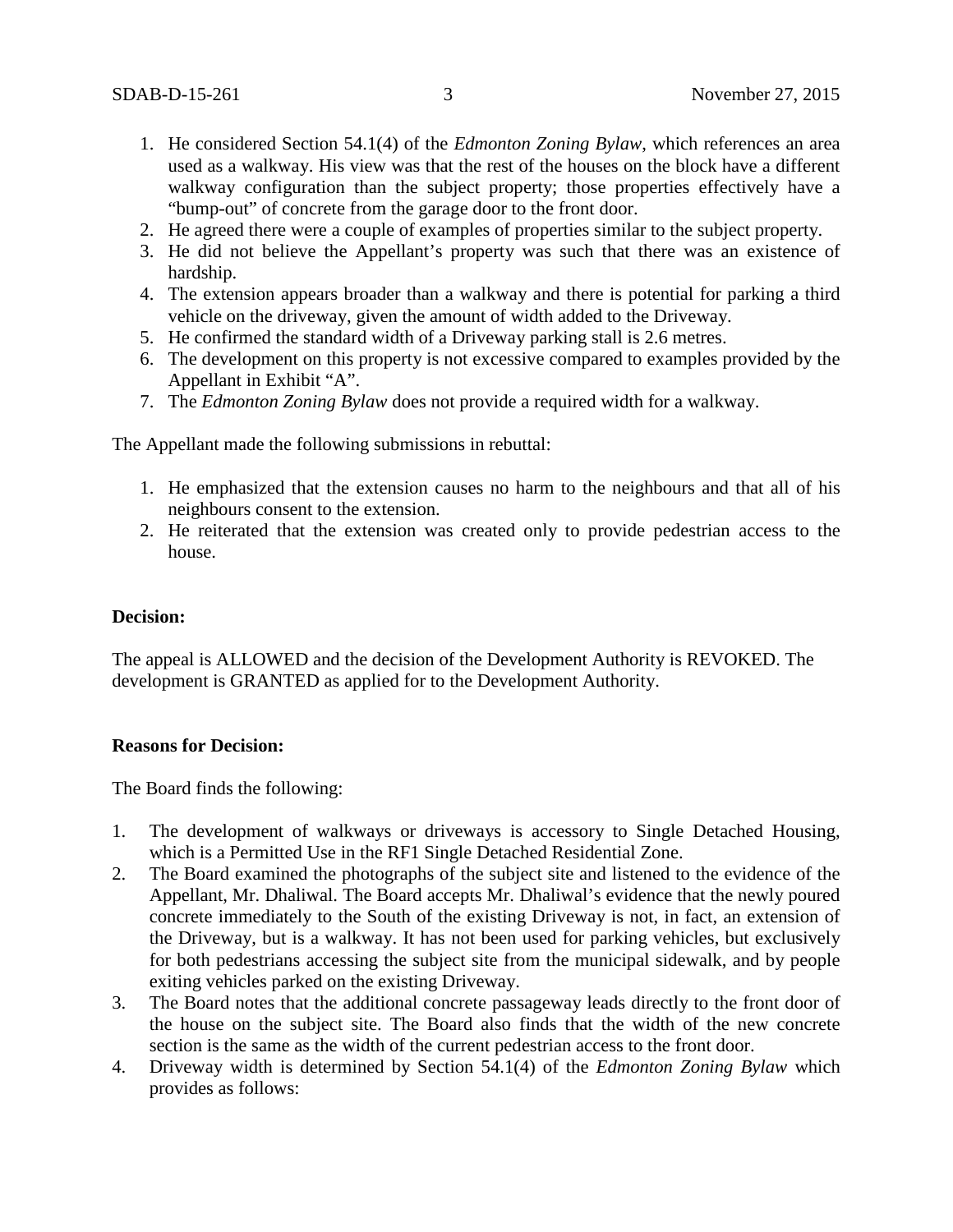The Front Yard of any at Grade Dwelling unit in any Residential Zone, or in the case of a corner Site, the Front Yard or the flanking Side Yard in any Residential Zone, may include a maximum of one Driveway. The area hardsurfaced for a Driveway, not including the area used as a walkway, shall:

- a. have a minimum width of 3.1 m;
- b. for a Site 10.4 m wide or greater, have a maximum width that shall be calculated as the product of 3.1 m multiplied by the total number of adjacent side-by-side parking spaces contained within the Garage; and
- c. for a Site less than 10.4 m wide, have a maximum width of 3.1 m.

The Driveway shall lead directly from the roadway to the required Garage or Parking Area.

The Development Authority determined that the existing Driveway, including the proposed extension, is 7.3 metres and therefore exceeds the requirements set in the regulation by 1.1 metres.

- 5. The Board finds that this is a misinterpretation of the *Edmonton Zoning Bylaw*. The abovenoted section clearly states that the total width of the driveway does not include the area used as a walkway. Accordingly, as the Board finds that the new concrete section is a walkway, its width should not be included in the calculation of the width of the Driveway. When calculated in accordance with the Bylaw, it is clear that the proposed development does not violate the regulation set out in Section 54.1(4).
- 6. Accordingly, the appeal is allowed and the development is granted.

## **Important Information for the Applicant/Appellant**

- 1. This is not a Building Permit. A Building Permit must be obtained separately from the Sustainable Development Department, located on the  $5<sup>th</sup>$  Floor, 10250 – 101 Street, Edmonton.
- 2. Obtaining a Development Permit does not relieve you from complying with:
	- a) the requirements of the *Edmonton Zoning Bylaw*, insofar as those requirements have not been relaxed or varied by a decision of the Subdivision and Development Appeal Board,
	- b) the requirements of the *Alberta Safety Codes Act*,
	- c) the *Alberta Regulation 204/207 – Safety Codes Act – Permit Regulation*,
	- d) the requirements of any other appropriate federal, provincial or municipal legislation,
	- e) the conditions of any caveat, covenant, easement or other instrument affecting a building or land.
- 3. When an application for a Development Permit has been approved by the Subdivision and Development Appeal Board, it shall not be valid unless and until any conditions of approval, save those of a continuing nature, have been fulfilled.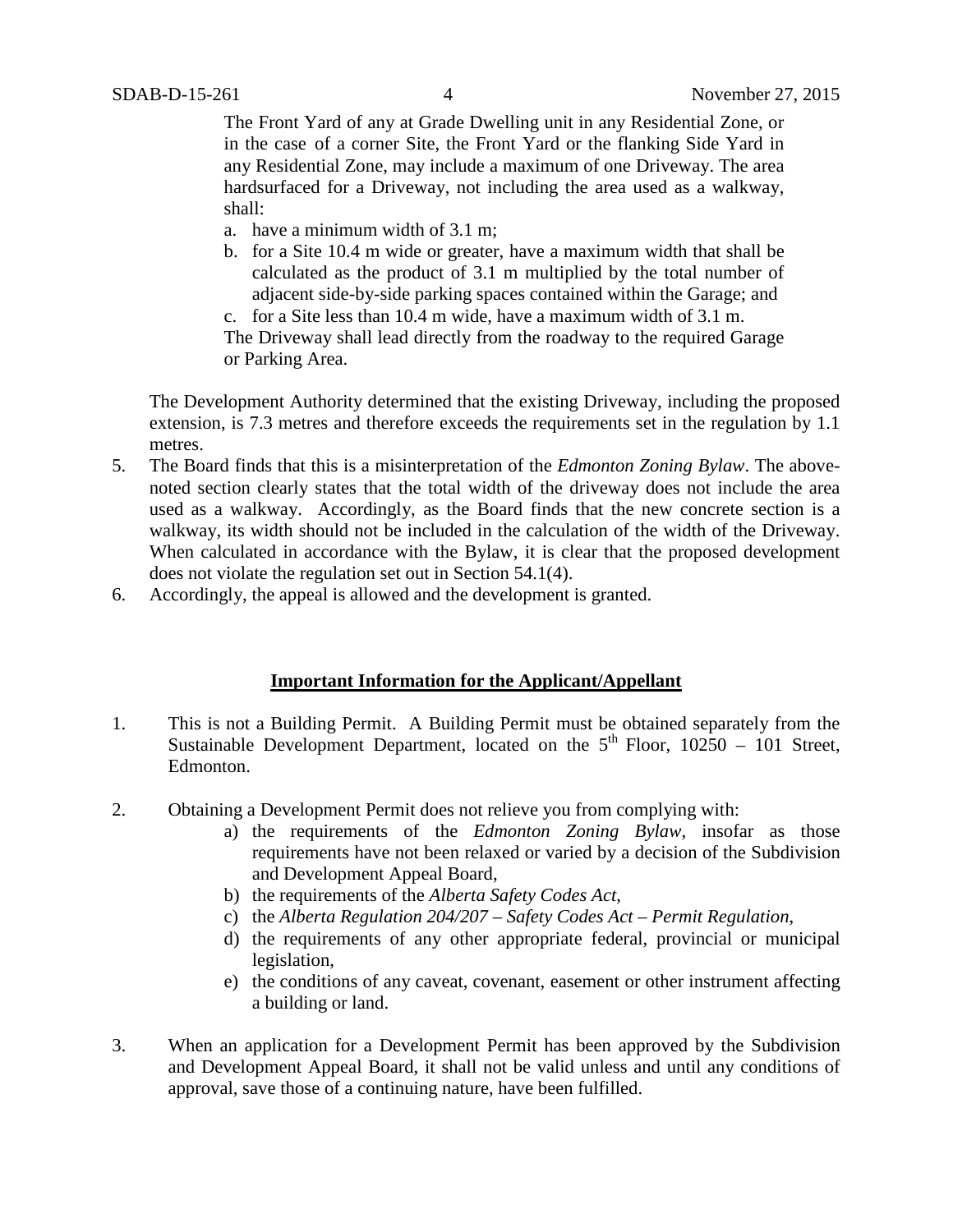- 4. A Development Permit will expire in accordance to the provisions of Section 22 of the *Edmonton Zoning Bylaw, Bylaw 12800*, as amended.
- 5. This decision may be appealed to the Alberta Court of Appeal on a question of law or jurisdiction under Section 688 of the *Municipal Government Act*, R.S.A. 2000, c. M-26. If the Subdivision and Development Appeal Board is served with notice of an application for leave to appeal its decision, such notice shall operate to suspend the Development Permit.
- 6. When a decision on a Development Permit application has been rendered by the Subdivision and Development Appeal Board, the enforcement of that decision is carried out by the Sustainable Development Department, located on the 5th Floor, 10250 – 101 Street, Edmonton.

*NOTE: The City of Edmonton does not conduct independent environmental checks of land within the City. If you are concerned about the stability of this property for any purpose, you should conduct your own tests and reviews. The City of Edmonton, when issuing a development permit, makes no representations and offers no warranties as to the suitability of the property for any purpose or as to the presence or absence of any environmental contaminants on the property.*

> Ian Wachowicz, Chair Subdivision and Development Appeal Board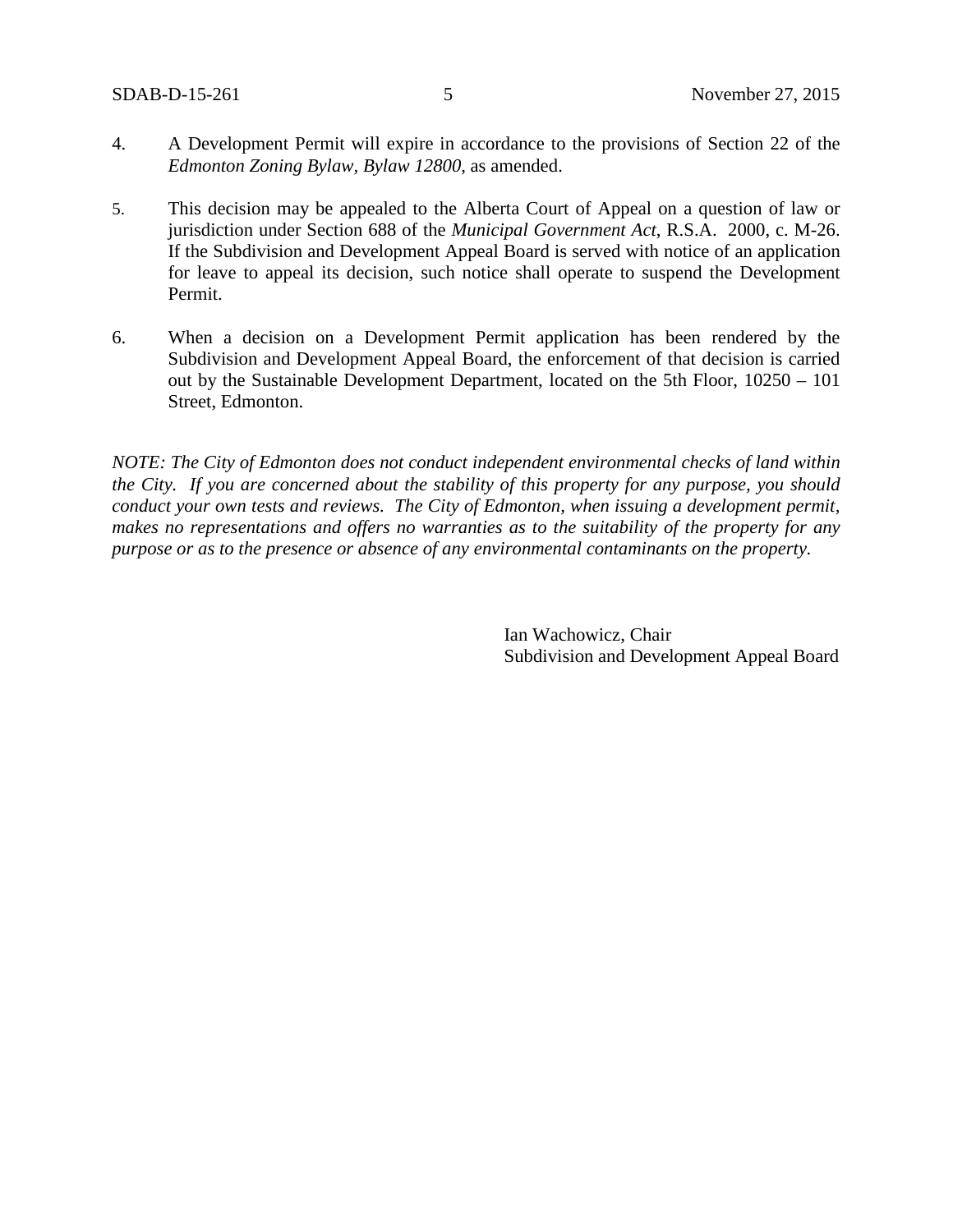Churchill Building 10019 - 103 Avenue NW Edmonton, AB T5J 0G9 Phone: 780-496-6079 Fax: 780-577-3537 Email: sdab@edmonton.ca Web: www.edmontonsdab.ca

Date: November 27, 2015 Project Number: 169116553-002 File Number: SDAB-D-15-262

# **Notice of Decision**

This appeal dated October 14, 2015, from the decision of the Development Authority for permission to:

Construct an addition (2 cantilever extensions on the second floor, 0.60m x 6.26m each) to an existing Semi-detached House

on Plan 1423356 Blk 2 Lot 21A, located at 10221 - 90 Street NW and Plan 1423356 Blk 2 Lot 21B, located at 10223 - 90 Street NW, was heard by the Subdivision and Development Appeal Board on November 12, 2015.

Prior to the hearing the following information was provided to the Board:

- Appellants Submissions: Approved Framing Layouts, Neighbourhood Consultation and Timeline of Events
- Development Permit Application information from the Development Officer
- Development Officer's Written Submission dated November 5, 2015

# **Summary of Hearing:**

At the outset of the appeal hearing, the Chair confirmed with the parties in attendance that there was no opposition to the composition of the panel.

As a preliminary jurisdictional issue, the Chair addressed whether the appeal was filed within the allowable 14-day appeal period, pursuant to Section 686 of the *Municipal Government Act*, RSA 2000, c M-26 (the "*MGA*").

The Board heard from the Appellant, Mr. C. Steinke, representing Infiniti Homes, who provided the following submissions:

- 1. He acknowledged that he received notice of the refusal between September 15, 2015, and September 20, 2015. The date of receipt was not stamped on his copy of the Development Officer's decision, but he confirmed the company had received it between September 15, 2015, and September 20, 2015.
- 2. He confirmed that he filed the appeal on October 14, 2015.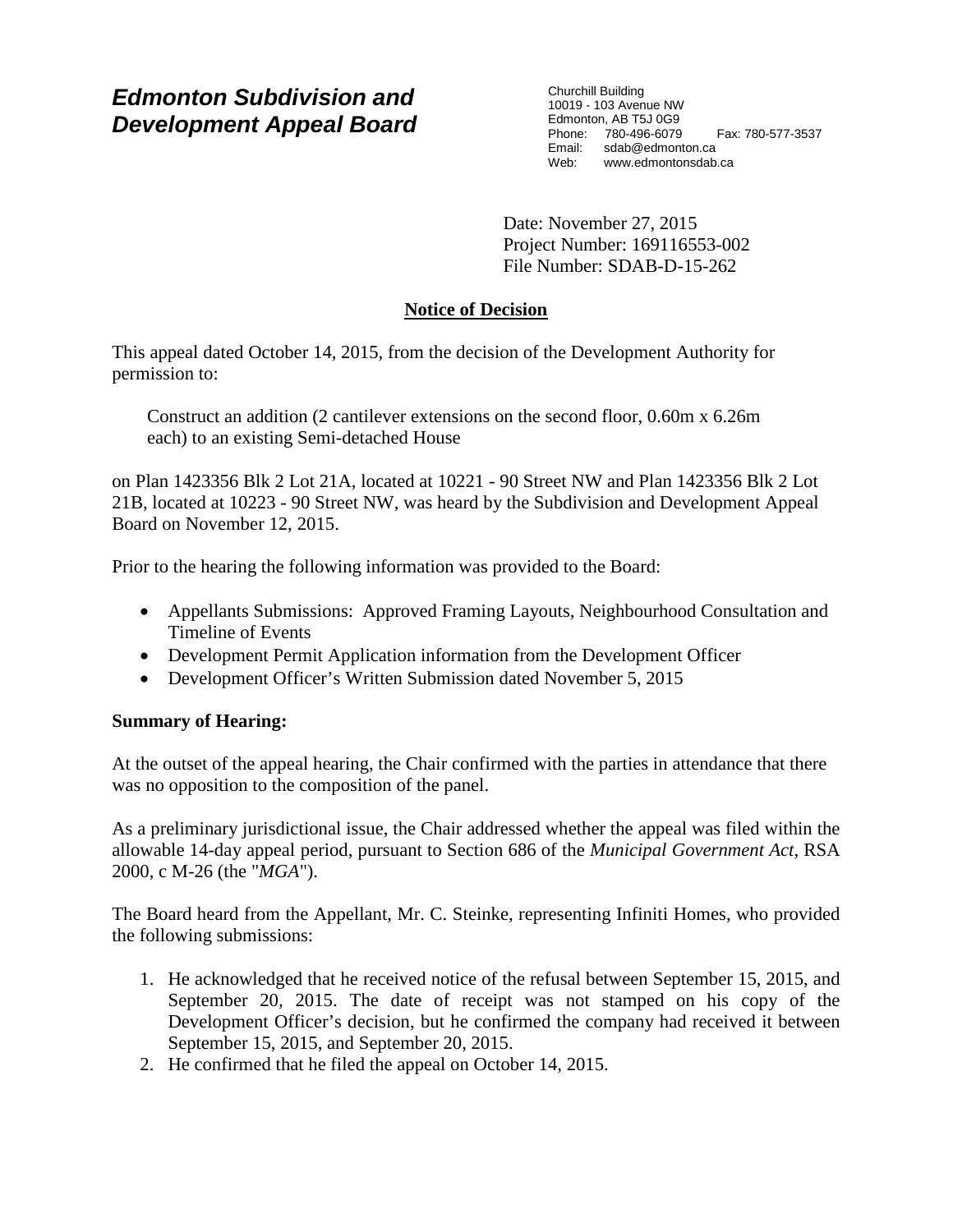The Board heard from the Mr. B. Liang, of the City of Edmonton Sustainable Development Department, who provided the following information regarding the timing of the appeal:

1. He made his decision on September 1, 2015, and sent the notice of refusal to the Applicant via regular mail.

### **Decision:**

The evidence before the Board was uncontroverted. The notification of the decision of the Development Authority was received by the Appellant at the very latest on September 20, 2015. It was also confirmed by the Appellant that his appeal was not filed until October 14, 2015.

Section 686(1) of the *MGA* states:

A development appeal to a subdivision and development appeal board is commenced by filing a notice of the appeal, containing reasons, with the board within 14 days,

- (a) in the case of an appeal made by a person referred to in section 685(1), after
	- i. the date on which the person is notified of the order or decision or the issuance of the development permit

This appeal was not filed within the timelines set out in Section 686 of the *MGA* and as a result the Board does not have the jurisdiction to hear the appeal.

## **Important Information for the Applicant/Appellant**

- 1. This decision may be appealed to the Alberta Court of Appeal on a question of law or jurisdiction under Section 688 of the *Municipal Government Act*, R.S.A. 2000, c. M-26. If the Subdivision and Development Appeal Board is served with notice of an application for leave to appeal its decision, such notice shall operate to suspend the Development Permit.
- 2. When a decision on a Development Permit application has been rendered by the Subdivision and Development Appeal Board, the enforcement of that decision is carried out by the Sustainable Development Department, located on the 5th Floor, 10250 – 101 Street, Edmonton.

*NOTE: The City of Edmonton does not conduct independent environmental checks of land within the City. If you are concerned about the stability of this property for any purpose, you should conduct your own tests and reviews. The City of Edmonton, when issuing a development permit, makes no representations and offers no warranties as to the suitability of the property for any purpose or as to the presence or absence of any environmental contaminants on the property.*

> Ian Wachowicz Subdivision and Development Appeal Board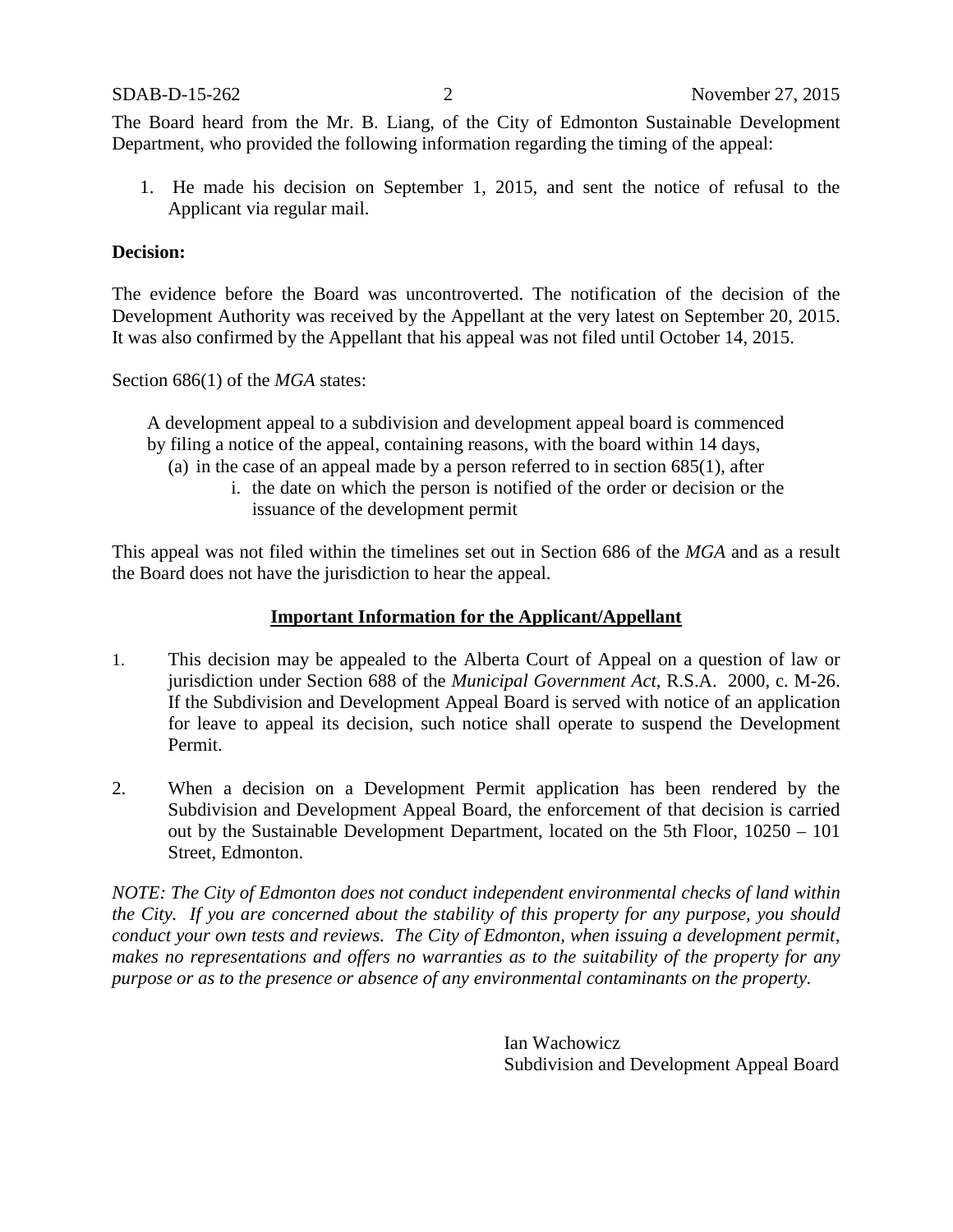Churchill Building 10019 - 103 Avenue NW Edmonton, AB T5J 0G9 Phone: 780-496-6079 Fax: 780-577-3537 Email: sdab@edmonton.ca Web: www.edmontonsdab.ca

Date: November 27, 2015 Project Number: 174935500-001 File Number: SDAB-D-15-242

# **Notice of Decision**

This appeal dated September 21, 2015, from the decision of the Development Authority for permission to:

Install (1) Freestanding Off-Premises Sign

on Plan CE1 Blk RLY Lot 52, located at 2303 - Gateway Boulevard NW, was heard by the Subdivision and Development Appeal Board on October 14, 2015 and November 12, 2015.

# *October 14, 2015 Hearing*

## **Summary of Hearing:**

At the outset of the appeal hearing, the Chair confirmed with the parties in attendance that there was no opposition to the composition of the panel.

The Board dealt with a preliminary issue, which is that the notification area did not match the actual location of the proposed Sign.

Due to the notification discrepancy, the Board is not in compliance with Section  $686(3)(c)$  of the *Municipal Government Act* that states: "The subdivision and development appeal board must give at least 5 days' notice in writing of the hearing to those owners required to be notified under the land use bylaw and any other person that the subdivision and development appeal board considers to be affected by the appeal and should be notified."

The Board was unable to proceed with the appeal hearing and tabled it to November 12, 2015, in order to properly notify those people within the 60 metre notification area.

The Board heard from Mr. Donadt, representing the Appellant, Go Outdoor Advertising Ltd., who made the following submissions:

- 1. He was aware of the notification radius that was used to notify property owners.
- 2. Although the notification radius that was used was incorrect, he spoke to property owners within the 60 metre notification radius.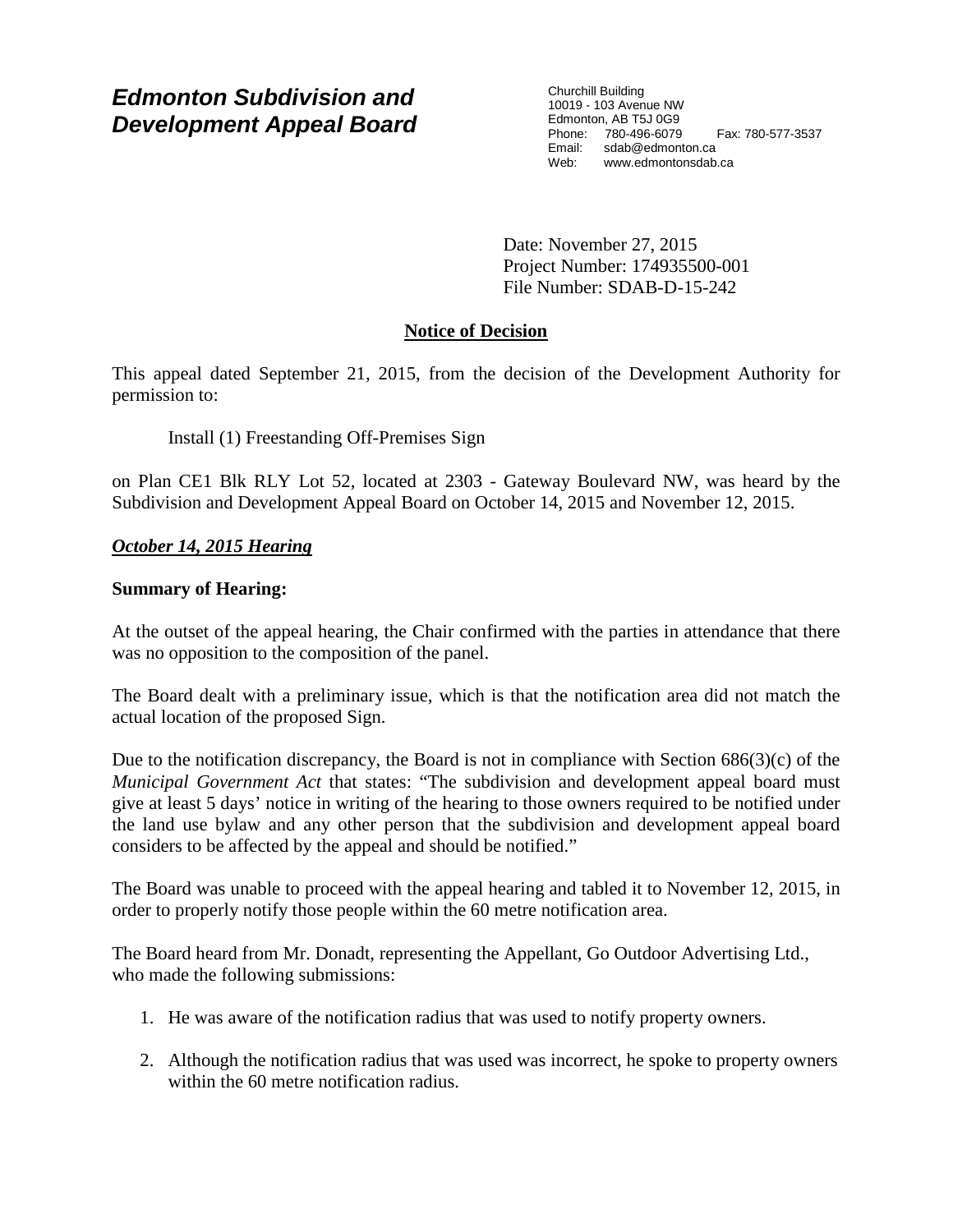3. He had no objection to tabling the appeal hearing until November 12, 2015, in order to properly notify those people within the 60 metre notification area.

Mr. Ahuja, representing the City of Edmonton Sustainable Development, had no objection to the Board tabling the hearing to November 12, 2015.

## **Decision:**

That SDAB-D-15-242 be TABLED TO November 12, 2015.

### **Reasons for Decision:**

The Board finds the following:

1. The appeal hearing is tabled in order for administration to properly notify properties within the notification radius.

### *November 12, 2015 Hearing*

#### **Motion:**

That SDAB-D-15-242 be raised from the table.

#### **Summary of Hearing:**

At the outset of the appeal hearing, the Presiding Officer confirmed with the parties in attendance that there was no opposition to the composition of the panel.

The appeal was filed on time, in accordance with Section 686 of the *Municipal Government Act*, RSA 2000, c M-26.

The Board heard an appeal of the decision of the Development Authority to refuse an application to install one Freestanding Off-Premises Sign located at 2303 Gateway Boulevard NW. The subject site is zoned IB Industrial Business Zone and is located with the Calgary Trail Land Use Study and South Industrial Area Outline Plan.

The Development Permit Application was refused because the proposed Major Digital Onpremises Off-premises Sign is contrary to the General Urban Design Policies of the Calgary Trail Land Use Study which discourages free-standing billboards.

Prior to the hearing the following information was provided to the Board, copies of which are on file:

- A submission received from the Appellant on October 9, 2015
- Sign application information received from the Development Officer
- Canada Post delivery confirmation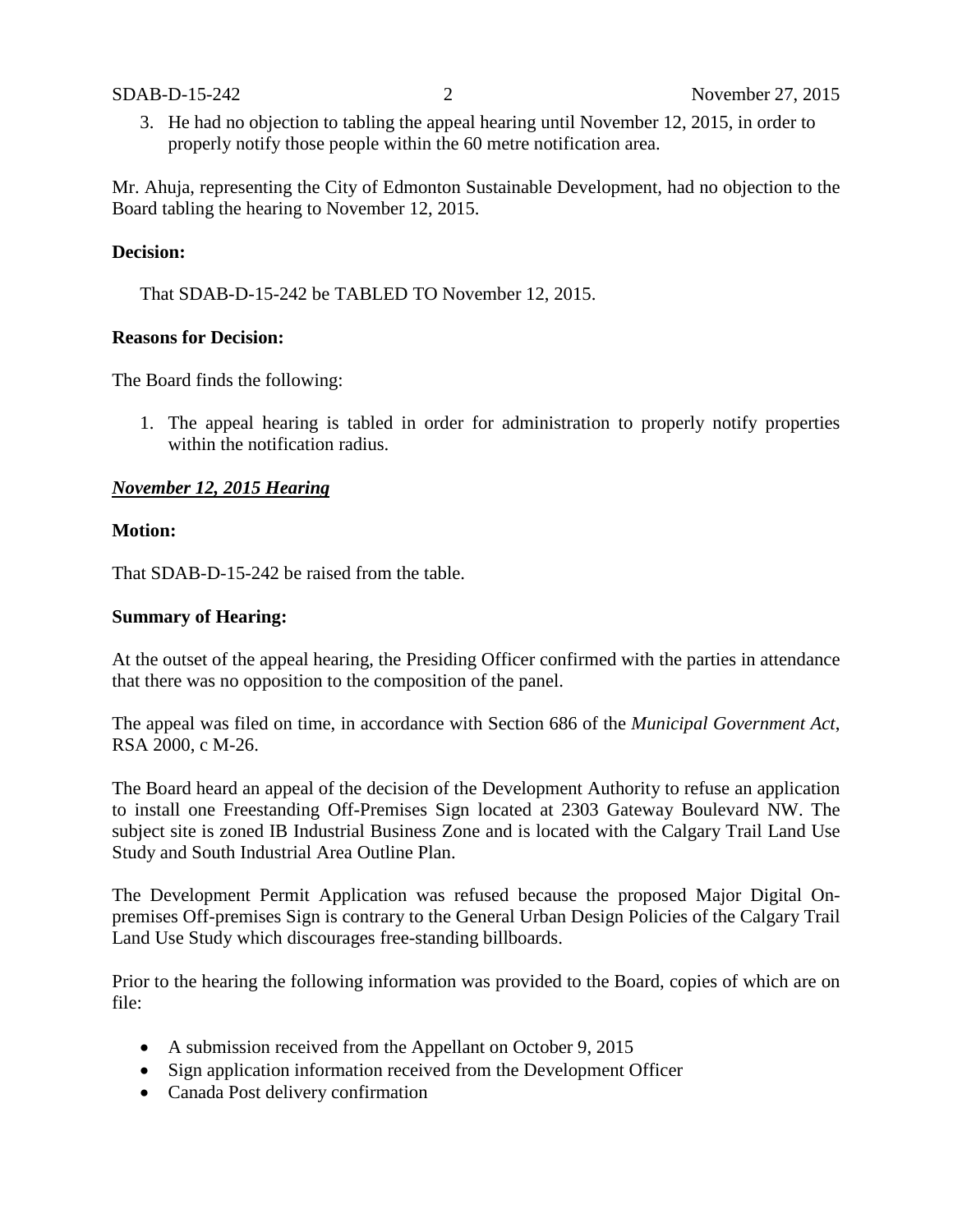- A copy of the Calgary Trail Land Use Study
- A copy of the South Industrial Area Outline Plan

The Board heard from Mr. R. Donadt, representing the Appellant, Go Outdoor Advertising Ltd., who made the following submissions:

- 1. They are a local billboard advertising company.
- 2. He provided the following six arguments as the reason for the appeal:
	- a. The application meets all of the requirements defined in the *Edmonton Zoning Bylaw* including Height, Width, separation distance, engineering and location, with no variances required.
	- b. The proposed development is one hundred percent compatible and conforms to existing developments. He referred to Page 1 of his submission, which identified a commercial area with various types of existing signage.
	- c. The Appellant referred to section 3.4 of the Calgary Trail Land Use Study which was referred to by the Development Officer as a reason for refusal. The Appellant quoted a section of the Calgary Trail Land Use study regarding negative visual impacts. The Appellant argued that the provision discourages the use of older Signs, and advised the proposed Sign would be a new, high quality Sign for the types of business identified in the Calgary Trail Land Use Study. The Calgary Land Use Study did not discourage new development.
	- d. The Appellant contacted a list of businesses within a two-hundred metre radius of the proposed Sign placement and advised the Board that there were no objections.
	- e. The Appellant provided a map of nine locations, spanning three kilometres that have the same type of signage that has been approved. This Sign location falls within the City regulations for separation distances from other Signs.
	- f. The Appellant referred to a recent Admax Media appeal on September 9, 2015, which was granted by the Board. In that case, a Sign was approved for very similar reasons. The Appellant cited Section 3.4 of the Calgary Trail Land Use Study and argued that the City has approved other similar Signs.
- 3. This Sign meets all of the requirements of the Bylaws and both visual and practical elements are met. The Appellant asked the Board to take this into consideration.

In response to questions by the Board, Mr. Donadt provided the following submissions:

1. He confirmed that the proposed development is a static Sign, not a digital Sign.

The Board then heard from Mr. S. Ahuja, representing the City of Edmonton Sustainable Development Department, who provided the following responses to questions.

- 1. The subject of Discretionary Use was discussed. The Development Officer confirmed there are existing Freestanding Signs, but the City is currently discouraging new Signs in the area because it is located at the entranceway to the City, and it is not appealing to have one Sign after another in this area.
- 2. The property where the Sign is located is owned by Canadian Pacific Railway. Since the proposed development is not a related Use, a permit is required.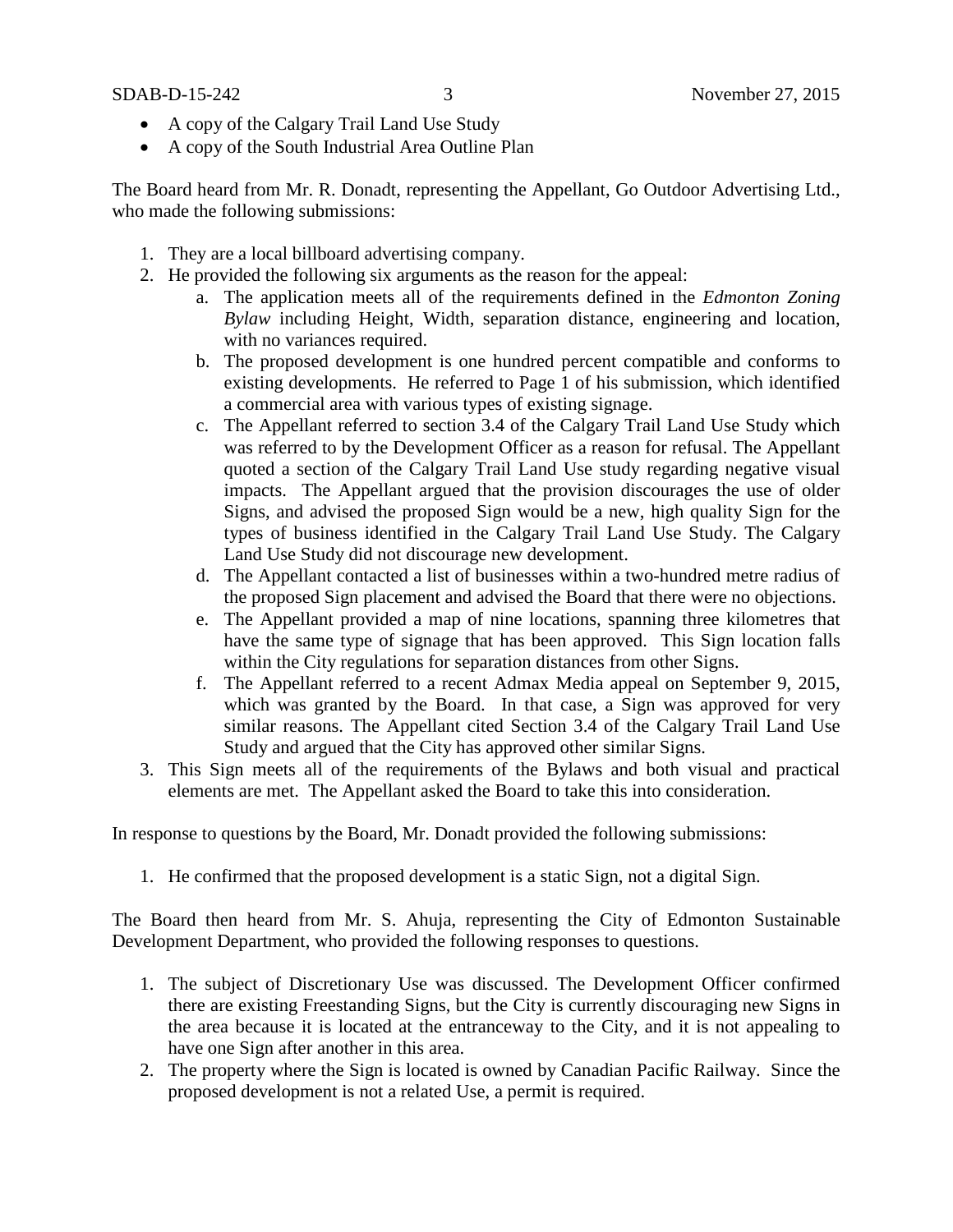The Board advised that the Calgary Trail Land Use Study is not a Statutory Plan as defined in the *MGA*, and the Board is therefore not bound by it.

In rebuttal, Mr. Donadt made the following submissions:

1. The City's entranceway has been established by Bylaw and the minimum distance requirements for signage have been in place for some time. There may have been significant reasons behind the requirements, which would have been taken into account when the distances were deemed appropriate.

## **Decision:**

The appeal is ALLOWED and the decision of the Development Authority is REVOKED. The development is GRANTED as applied for to the Development Authority, subject to the following conditions:

1. The permit will be in effect for a period of five years (November 27, 2015, to November 26, 2020).

### **Reasons for Decision:**

The Board finds the following:

- 1. Freestanding Off-premises Signs are a Discretionary Use in the IB Industrial Business Zone.
- 2. The proposed development meets all of the development regulations for Signs in the *Edmonton Zoning Bylaw*. The sole issue before the Board was whether or not this Discretionary Use should be allowed.
- 3. When considering this Discretionary Use, the Board considered whether or not the proposed Sign would constitute an incompatible land use with the existing uses of the neighbouring parcels of land. The Board notes that the Sign is in a narrow strip of land situated between Gateway Boulevard and the rail line operated by CP Rail. This area is industrial in look and use, and is not adjacent to any Residential Zone. Between 23 Avenue and the Whitemud Freeway there are currently nine Freestanding Off-premises Signs. The Board notes that the proposed Sign complies with all separation distance requirements as set out in the *Edmonton Zoning Bylaw*. As such, the Board finds that the proposed development would not constitute a use of land incompatible with the existing neighbouring land uses. The Board finds that discretion should be exercised in favour of the Applicant and that the development should be allowed.
- 4. The Development Authority did not present any significant planning reasons that would lead the Board to find that the proposed development is an incompatible land use. Instead, the Development Authority relied on a document known as the Calgary Trail Land Use Study.
- 5. The Board notes that the Calgary Trail Land Use Study is not a statutory plan within the definition of the *MGA*. Section 616(dd) of the *MGA* defines statutory plans as "an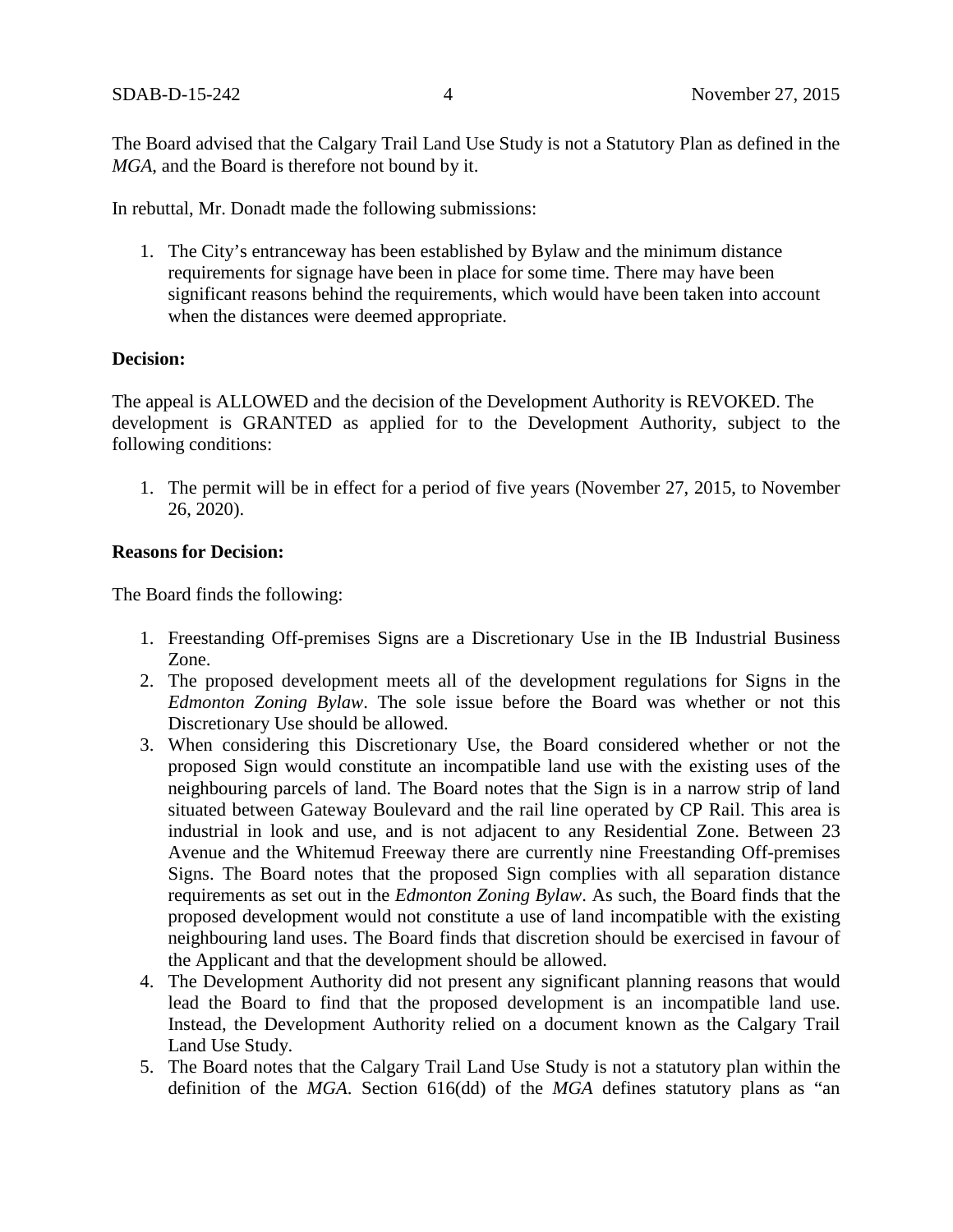intermunicipal development plan, a municipal development plan, an area structure plan and an area redevelopment plan adopted by a municipality under Division 4". The Calgary Trail Land Use Study does not meet the above definition. Not only is it not a statutory plan within the meaning of the *MGA*, it is not a Bylaw of the City of Edmonton either, being approved by a council resolution on Sept 11, 1984. Section 687(3) of the *MGA* sets out the documents that this Board must comply with; it does not list any document class that would include a document such as the Calgary Trail Land Use Study. The Board finds that the proposed development is in complete compliance with the *Edmonton Zoning Bylaw* and is not at odds with any statutory plan as defined within the *MGA*. As a result, and given the Board's finding that the proposed development does not constitute a Use incompatible with the neighbouring land uses, the appeal is allowed and the development is granted.

## Important Information for Applicant/Appellant

- 1. This is not a Building Permit. A Building Permit must be obtained separately from the Sustainable Development Department, located on the  $5<sup>th</sup>$  Floor, 10250 – 101 Street, Edmonton.
- 2. Obtaining a Development Permit does not relieve you from complying with:
	- f) the requirements of the *Edmonton Zoning Bylaw*, insofar as those requirements have not been relaxed or varied by a decision of the Subdivision and Development Appeal Board,
	- g) the requirements of the *Alberta Safety Codes Act*,
	- h) the *Alberta Regulation 204/207 – Safety Codes Act – Permit Regulation*,
	- i) the requirements of any other appropriate federal, provincial or municipal legislation,
	- j) the conditions of any caveat, covenant, easement or other instrument affecting a building or land.
- 3. When an application for a Development Permit has been approved by the Subdivision and Development Appeal Board, it shall not be valid unless and until any conditions of approval, save those of a continuing nature, have been fulfilled.
- 4. A Development Permit will expire in accordance to the provisions of Section 22 of the *Edmonton Zoning Bylaw, Bylaw 12800*, as amended.
- 5. This decision may be appealed to the Alberta Court of Appeal on a question of law or jurisdiction under Section 688 of the *Municipal Government Act*, R.S.A. 2000, c. M-26. If the Subdivision and Development Appeal Board is served with notice of an application for leave to appeal its decision, such notice shall operate to suspend the Development Permit.
- 6. When a decision on a Development Permit application has been rendered by the Subdivision and Development Appeal Board, the enforcement of that decision is carried